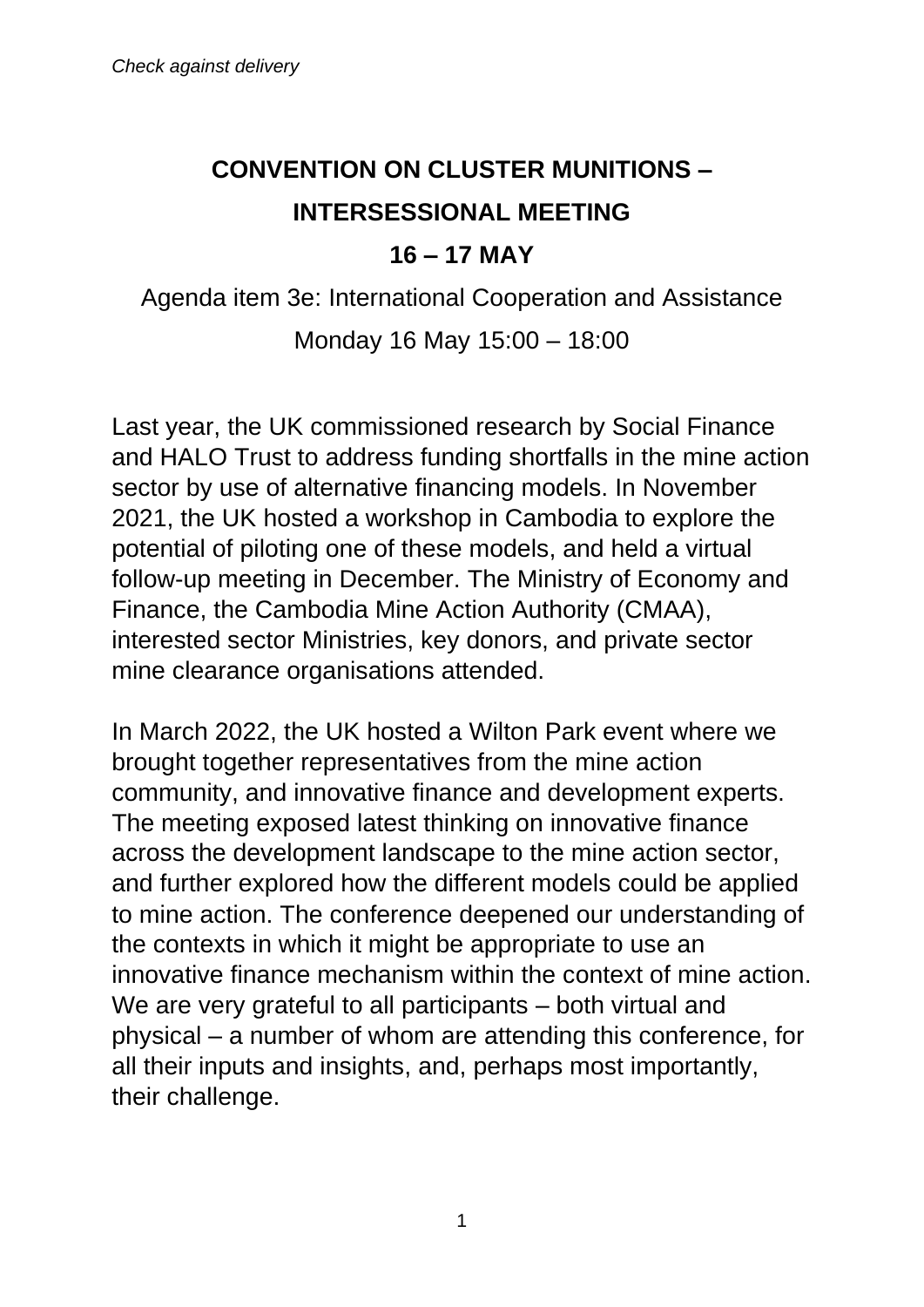Now, a few personal reflections on the Conference. For me, the Conference confirmed the potential for innovative finance models to bring in additional funding to mine action and to enhance efficiency and impact. Linking such financing models to the country's development plans, could, if done in an appropriate way, also potentially bring additional investment. However, innovative financing models will not always be needed or desirable. These models have high set-up and administrative costs, so there needs to be a real, identifiable benefit to structuring it that way. Just like with traditional mine action, new financing models will also need to follow a peoplecentred approach, so as to do no harm and leave no one behind.

So what next? Currently, the UK sees the impact bond model, a form of outcomes finance, as having the most to offer the mine action sector, in more stable contexts. Once the UK's budget is confirmed, we intend to prioritise commissioning one or more feasibility studies for mine action impact bonds. We would like to include a feasibility study in Cambodia, building on our previous innovative finance discussions there.

We are very keen to adopt a collaborative approach, and would like to extend an invitation to other donors and other interested parties to partner with us on developing the feasibility studies, with a view subsequently to developing and implementing one or more pilot projects. Subject to the availability of funding, we are also open to commissioning further research on other innovative finance options.

A detailed Report of the Wilton Park conference has now been published, and was circulated to delegates last week. You may also be interested in a video that we made where some of the participants in the Conference spoke about why innovative